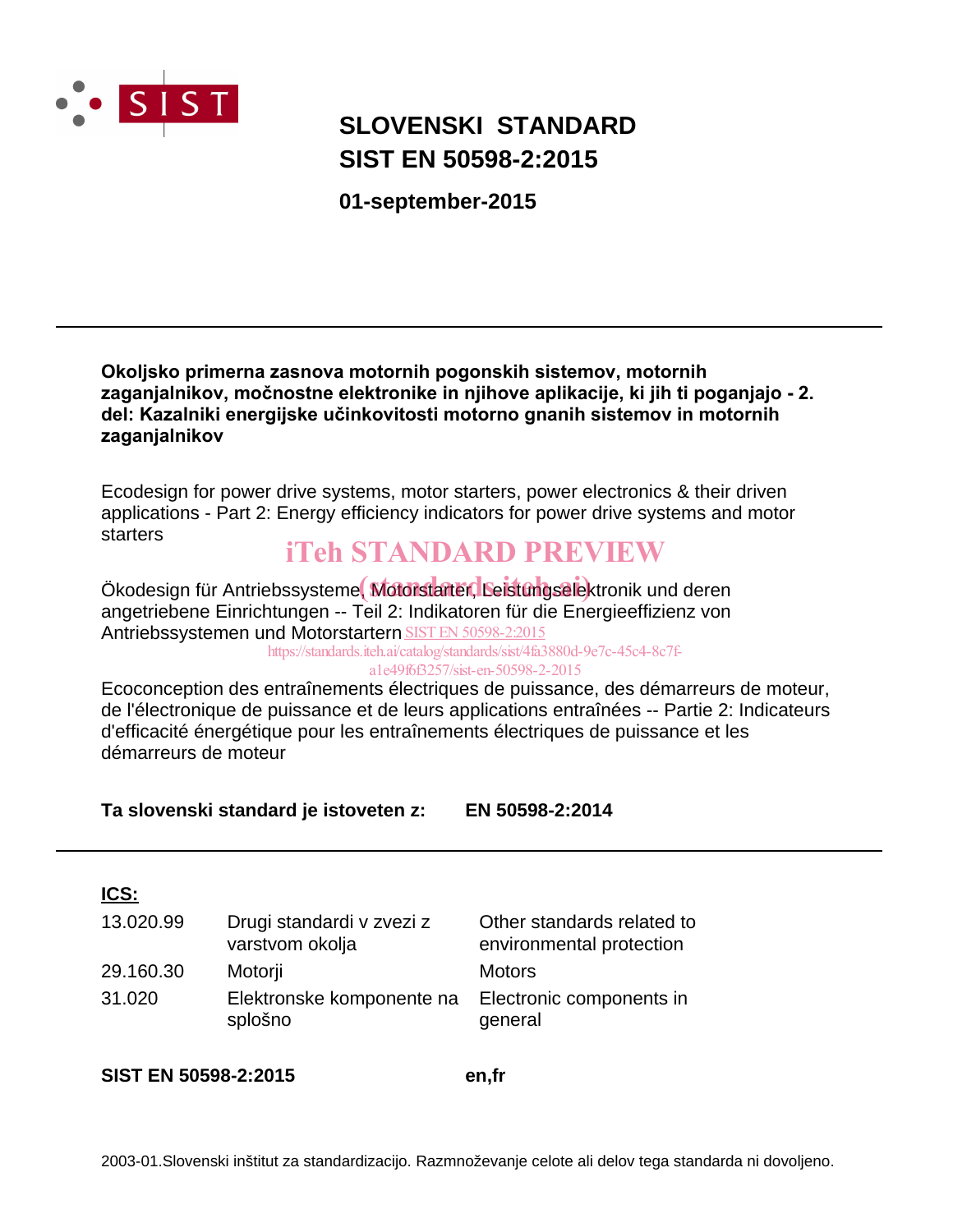**SIST EN 50598-2:2015**

# iTeh STANDARD PREVIEW (standards.iteh.ai)

SIST EN 50598-2:2015 https://standards.iteh.ai/catalog/standards/sist/4fa3880d-9e7c-45c4-8c7fa1e49f6f3257/sist-en-50598-2-2015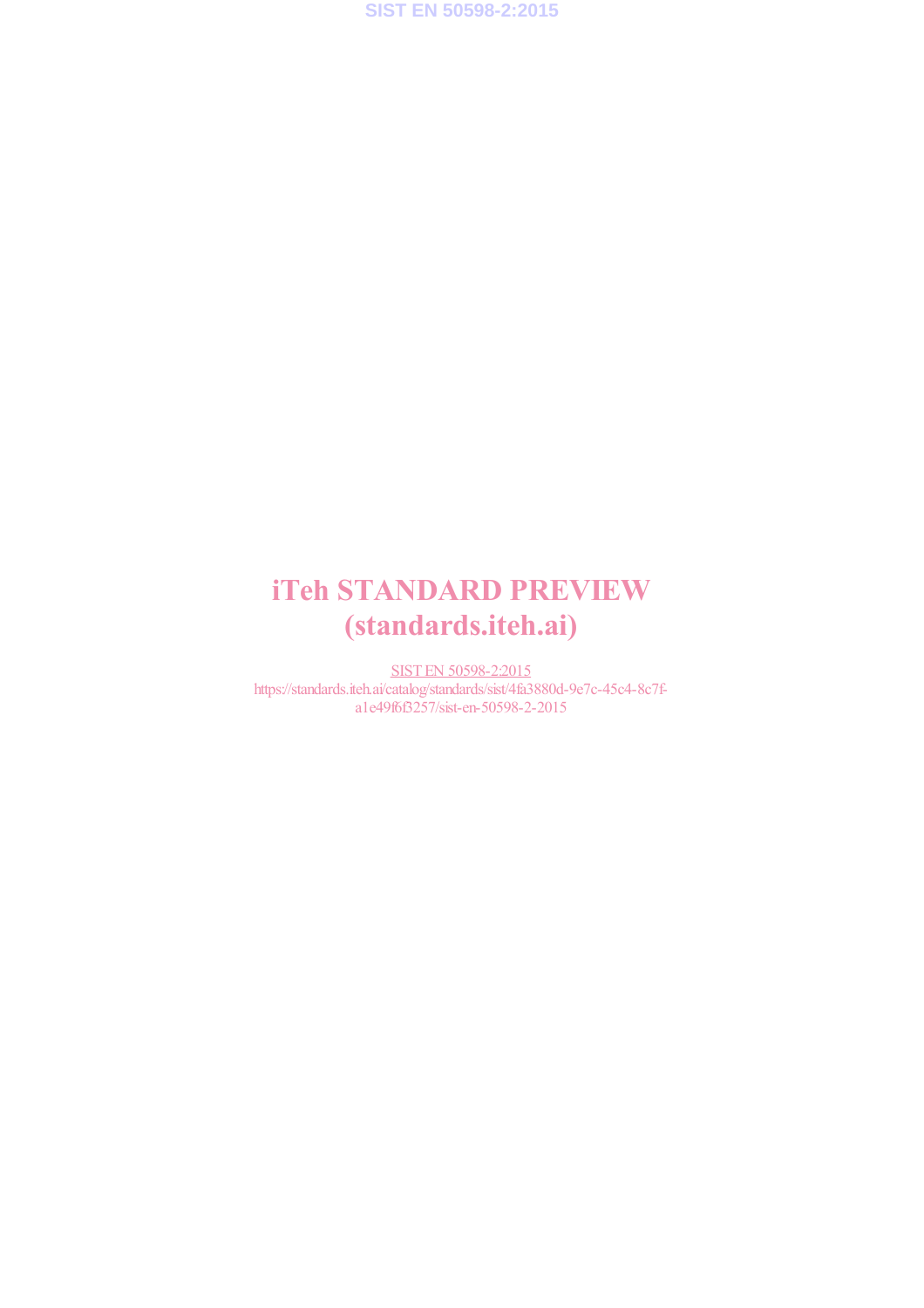#### **SIST EN 50598-2:2015**

# EUROPEAN STANDARD NORME EUROPÉENNE EUROPÄISCHE NORM

## **EN 50598-2**

December 2014

ICS 29.160.30

English Version

## Ecodesign for power drive systems, motor starters, power electronics & their driven applications - Part 2: Energy efficiency indicators for power drive systems and motor starters

Ecoconception des entraînements électriques de puissance, des démarreurs de moteur, de l'électronique de puissance et de leurs applications entraînées - Partie 2: Indicateurs d'efficacité énergétique pour les entraînements électriques de puissance (PDS) et les démarreurs de moteur

Ökodesign für Antriebssysteme, Motorstarter, Leistungselektronik und deren angetriebene Einrichtungen - Teil 2: Indikatoren für die Energieeffizienz von Antriebssystemen und Motorstartern

This European Standard was approved by CENELEC on 2014-11-17. CENELEC members are bound to comply with the CEN/CENELEC Internal Regulations which stipulate the conditions for giving this European Standard the status of a national standard without any alteration.

Up-to-date lists and bibliographical references concerning such national standards may be obtained on application to the CEN-CENELEC Management Centre or to any CENELEC member. (standards.iteh.ai)

This European Standard exists in three official versions (English, French, German). A version in any other language made by translation under the responsibility of a CENELEC member into its own language and notified to the CEN-CENELEC Management Centre has the same status as the official <u>wersions. Iteh.ai/catalog</u>/standards/sist/4fa3880d-9e7c-45c4-8c7f-

a1e49f6f3257/sist-en-50598-2-2015

CENELEC members are the national electrotechnical committees of Austria, Belgium, Bulgaria, Croatia, Cyprus, the Czech Republic, Denmark, Estonia, Finland, Former Yugoslav Republic of Macedonia, France, Germany, Greece, Hungary, Iceland, Ireland, Italy, Latvia, Lithuania, Luxembourg, Malta, the Netherlands, Norway, Poland, Portugal, Romania, Slovakia, Slovenia, Spain, Sweden, Switzerland, Turkey and the United Kingdom.



European Committee for Electrotechnical Standardization Comité Européen de Normalisation Electrotechnique Europäisches Komitee für Elektrotechnische Normung

**CEN-CENELEC Management Centre: Avenue Marnix 17, B-1000 Brussels**

© 2014 CENELEC All rights of exploitation in any form and by any means reserved worldwide for CENELEC Members.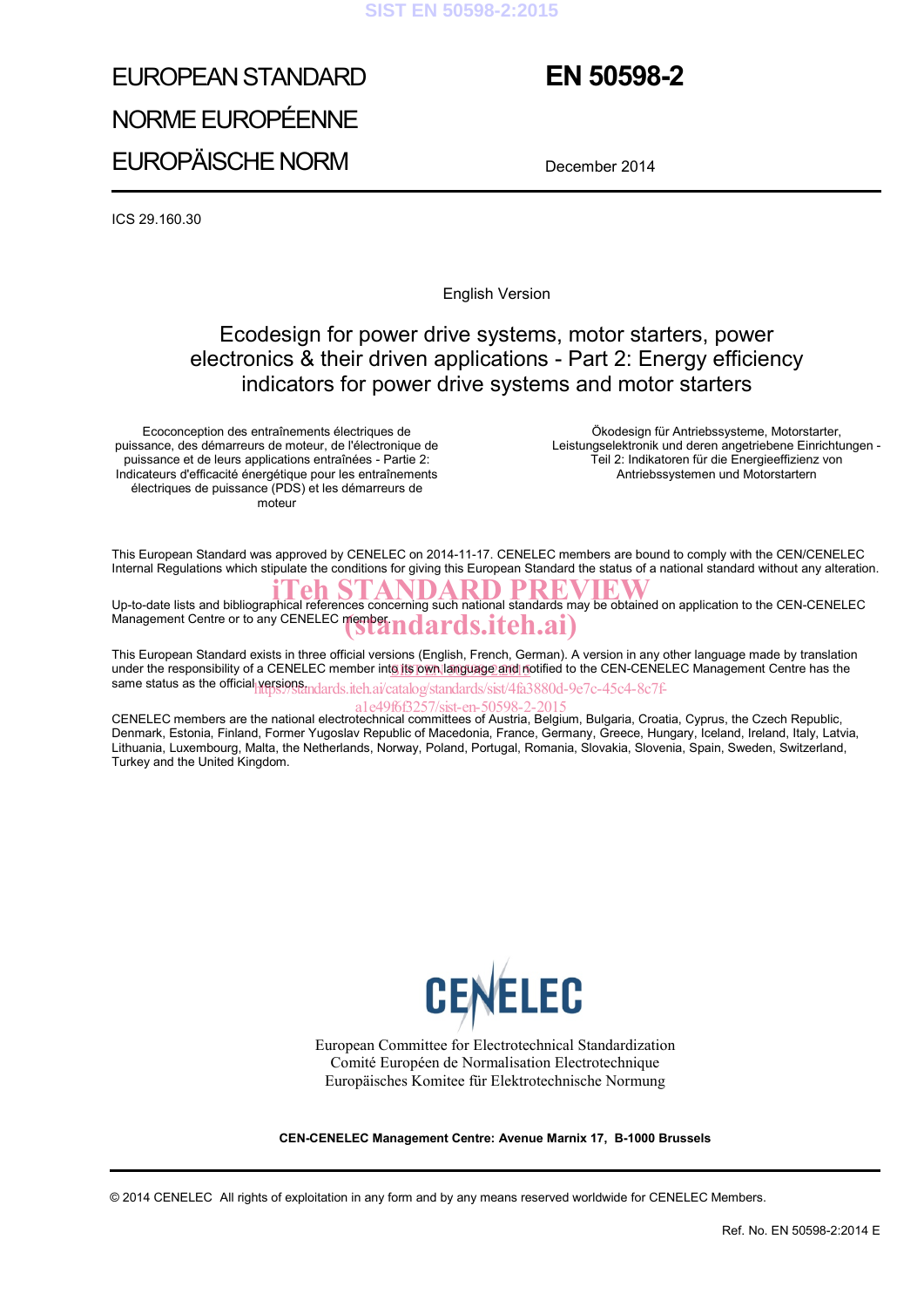## **Contents**

#### Page

| 1 |                                                                                 |                                                                                     |  |
|---|---------------------------------------------------------------------------------|-------------------------------------------------------------------------------------|--|
| 2 |                                                                                 |                                                                                     |  |
| 3 |                                                                                 |                                                                                     |  |
|   | 3.1                                                                             |                                                                                     |  |
|   | 3.2                                                                             |                                                                                     |  |
| 4 | Concept of the reference PDS (RPDS), the reference CDM (RCDM) and the reference |                                                                                     |  |
|   |                                                                                 |                                                                                     |  |
|   | 4.1                                                                             |                                                                                     |  |
|   | 4.2                                                                             | Predefinition of the speed versus torque loss points of a RPDS, a RCDM, a RM and    |  |
|   | 4.3                                                                             |                                                                                     |  |
|   | 4.4                                                                             |                                                                                     |  |
|   | 4.5                                                                             |                                                                                     |  |
|   | 4.6                                                                             | IE Classes of a converter (complete drive module, CDM) (IE0 up to IE9)  27          |  |
|   | 4.7                                                                             |                                                                                     |  |
|   | 4.8                                                                             |                                                                                     |  |
|   | 4.9                                                                             | Determination of the IES class of a resulting PDS by application of "reference" and |  |
| 5 |                                                                                 |                                                                                     |  |
|   | 5.1                                                                             |                                                                                     |  |
|   | 5.2                                                                             |                                                                                     |  |
|   | 5.3                                                                             |                                                                                     |  |
|   | 5.4                                                                             |                                                                                     |  |
|   | 5.5                                                                             |                                                                                     |  |
| 6 |                                                                                 |                                                                                     |  |
| 7 |                                                                                 |                                                                                     |  |
|   | 7.1                                                                             |                                                                                     |  |
|   | 7.2                                                                             |                                                                                     |  |
|   | 7.3                                                                             |                                                                                     |  |
|   | 7.4                                                                             |                                                                                     |  |
| 8 |                                                                                 |                                                                                     |  |
|   | 8.1                                                                             |                                                                                     |  |
|   | 8.2                                                                             |                                                                                     |  |
|   | 8.3                                                                             |                                                                                     |  |
|   | 8.4                                                                             | Information on the determination of additional energy losses and part load          |  |
| 9 |                                                                                 |                                                                                     |  |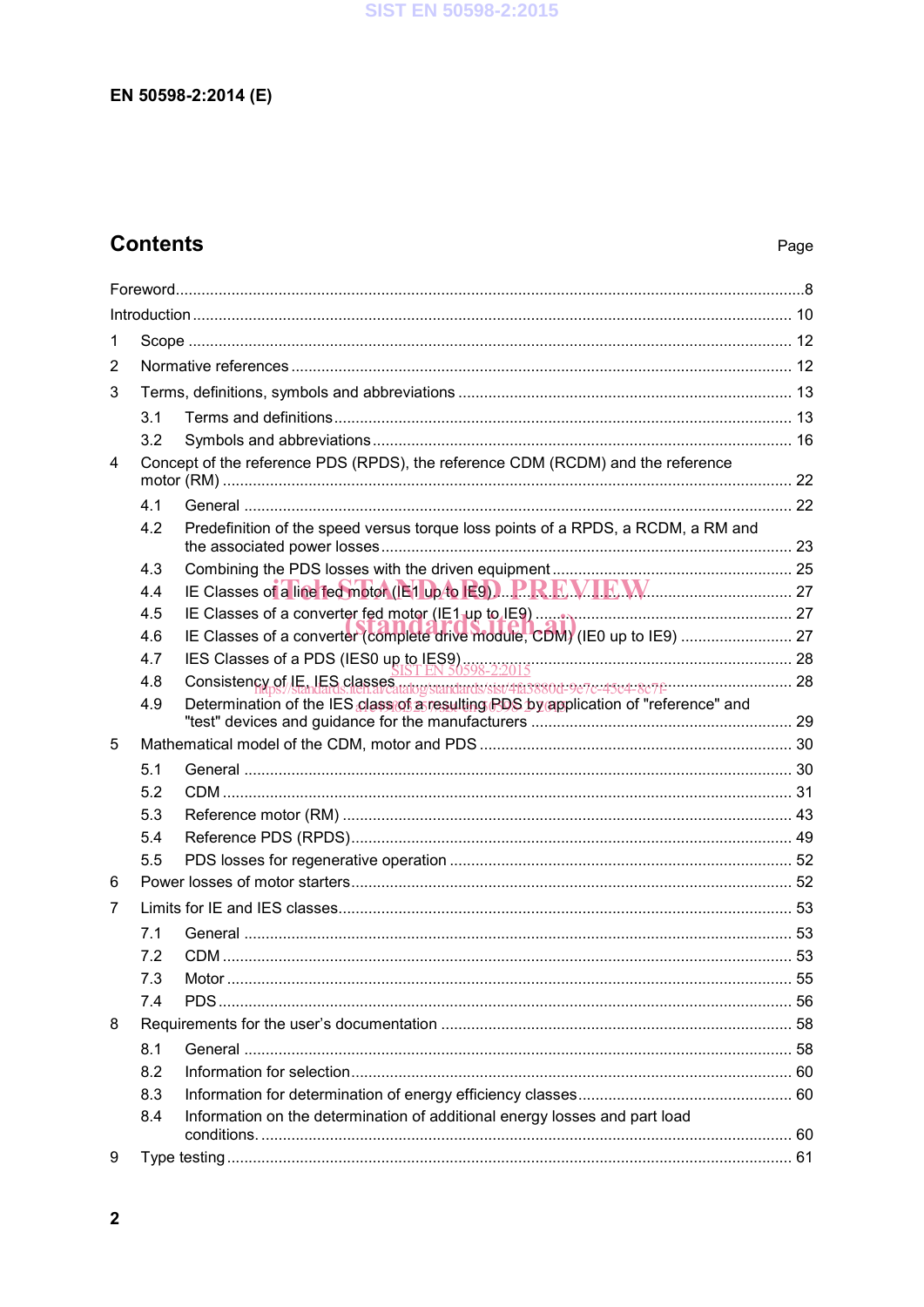| 9.1         |              |                                                                                                 |  |
|-------------|--------------|-------------------------------------------------------------------------------------------------|--|
| 9.2         |              |                                                                                                 |  |
| 9.3         |              |                                                                                                 |  |
| 9.4         |              | Determination procedures for CDM and PDS losses in part load operation  63                      |  |
| 9.5         |              |                                                                                                 |  |
| 9.6         |              |                                                                                                 |  |
| 9.7         |              |                                                                                                 |  |
| 9.8         |              |                                                                                                 |  |
| 9.9         |              |                                                                                                 |  |
| 9.10        |              |                                                                                                 |  |
|             |              |                                                                                                 |  |
|             |              | Annex B (informative) Description of the elements of an extended product using PDS with         |  |
| B.1         |              |                                                                                                 |  |
| B.2         |              |                                                                                                 |  |
| B.3         |              |                                                                                                 |  |
|             | B.3.1        |                                                                                                 |  |
|             | <b>B.3.2</b> |                                                                                                 |  |
| <b>B.4</b>  |              |                                                                                                 |  |
|             |              | Input converter<br>B.4.1 Diode rectifierSTANDARD PREVIEW 77                                     |  |
|             | <b>B.4.2</b> |                                                                                                 |  |
|             | <b>B.4.3</b> |                                                                                                 |  |
| B.5         |              |                                                                                                 |  |
| B.6         |              | Output inverter/standards.itch.ai/catalog/standards/sist/4fa3880d-9e7c-45c4-8c7f- 81            |  |
| B.7         |              | Output filter and motor cables <b>6.629663257/sist-en-50598-2-2015</b> [2015]                   |  |
|             | B.7.1        |                                                                                                 |  |
|             | <b>B.7.2</b> |                                                                                                 |  |
|             | <b>B.7.3</b> |                                                                                                 |  |
|             | <b>B.7.4</b> |                                                                                                 |  |
|             | <b>B.7.5</b> |                                                                                                 |  |
| B.8         |              |                                                                                                 |  |
| B.9         |              |                                                                                                 |  |
| <b>B.10</b> |              |                                                                                                 |  |
| <b>B.11</b> |              |                                                                                                 |  |
|             |              |                                                                                                 |  |
|             |              |                                                                                                 |  |
|             |              |                                                                                                 |  |
| C.1         |              |                                                                                                 |  |
| C.2         |              | Voltage source output inverter topologies different from those mathematically                   |  |
| C.3         |              | Voltage source input converter topologies different from those mathematically                   |  |
| C.4         |              |                                                                                                 |  |
|             |              | Annex D (informative) Basic Torque and Power vs. speed profiles, operating points over time  88 |  |
| D.1         |              |                                                                                                 |  |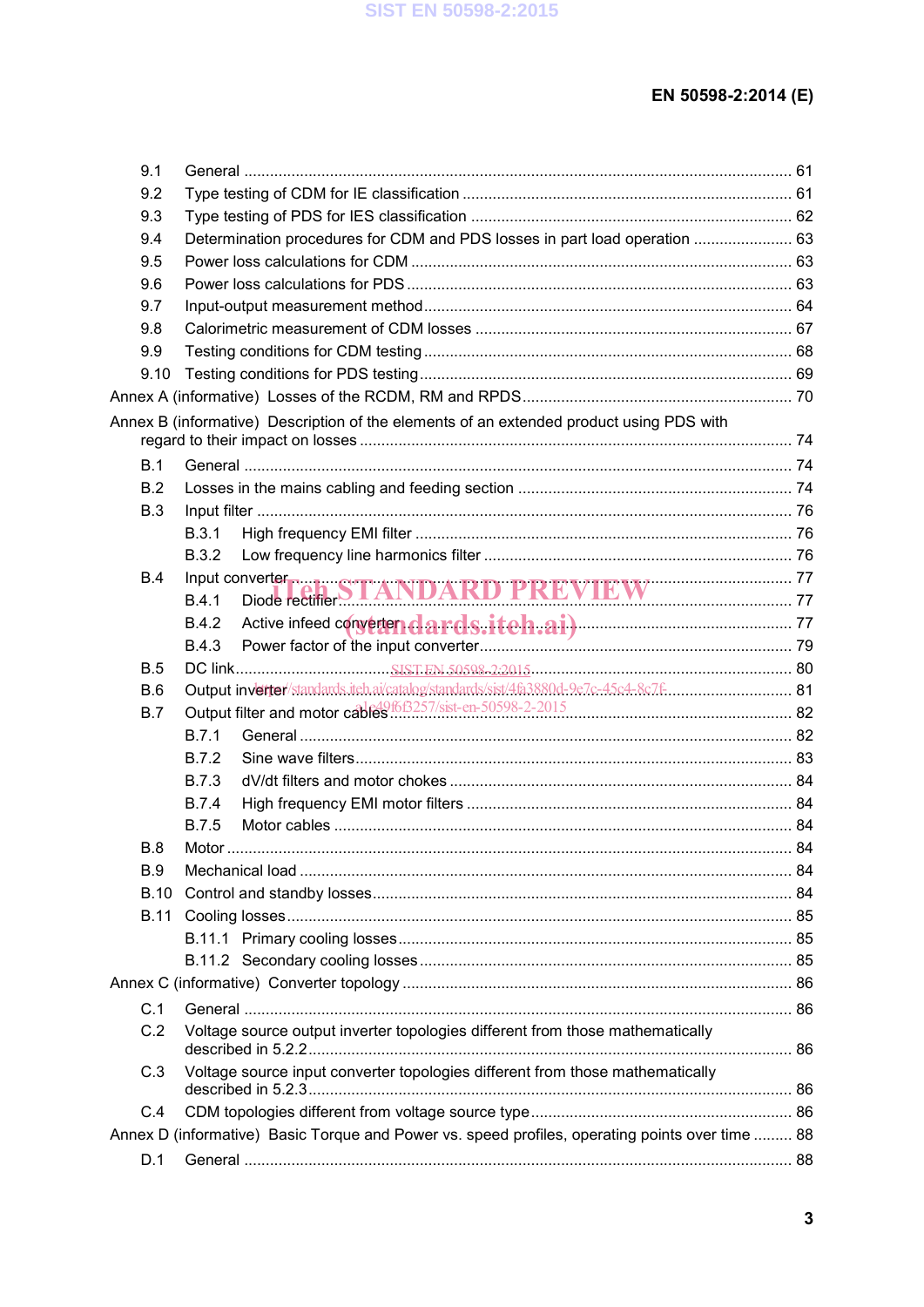| D.2                     |                                                                                                                                                                                                                                |  |
|-------------------------|--------------------------------------------------------------------------------------------------------------------------------------------------------------------------------------------------------------------------------|--|
| D.3                     |                                                                                                                                                                                                                                |  |
| D.4                     |                                                                                                                                                                                                                                |  |
|                         | D.4.1                                                                                                                                                                                                                          |  |
|                         | Calculation of the energy consumption based on the duty profile 90<br>D.4.2                                                                                                                                                    |  |
|                         | Example of loss calculation for different operating points over time  91<br>D.4.3                                                                                                                                              |  |
|                         |                                                                                                                                                                                                                                |  |
| E.1                     |                                                                                                                                                                                                                                |  |
| E.2                     |                                                                                                                                                                                                                                |  |
| E.3                     |                                                                                                                                                                                                                                |  |
| E.4                     |                                                                                                                                                                                                                                |  |
| E.5                     |                                                                                                                                                                                                                                |  |
|                         |                                                                                                                                                                                                                                |  |
|                         | Annex G (informative) Application example for loss calculations of a CDM and a PDS 120                                                                                                                                         |  |
| G.1                     |                                                                                                                                                                                                                                |  |
| G.2                     |                                                                                                                                                                                                                                |  |
|                         | G.2.1                                                                                                                                                                                                                          |  |
|                         | Loss determination by maximum losses of neighbouring loss points  121<br>G.2.2                                                                                                                                                 |  |
|                         | Loss determination by two-dimensional interpolation of losses of<br>G.2.3<br>neighbouring loss points <b>UAKU FREVIEW</b> 11. W                                                                                                |  |
|                         | G.2.4                                                                                                                                                                                                                          |  |
| G.3                     |                                                                                                                                                                                                                                |  |
| G.4                     | Loss determination of the PDS as a reason of the set of the PDS and the reason of the PDS as a reason of the PDS as a reason of the mass and the mass of the set of the set of the set of the set of the set of the set of the |  |
|                         |                                                                                                                                                                                                                                |  |
| H.1                     |                                                                                                                                                                                                                                |  |
| H.2                     |                                                                                                                                                                                                                                |  |
| H.3                     |                                                                                                                                                                                                                                |  |
|                         |                                                                                                                                                                                                                                |  |
| 1.1                     |                                                                                                                                                                                                                                |  |
| 1.2                     |                                                                                                                                                                                                                                |  |
| 1.3                     |                                                                                                                                                                                                                                |  |
| $\mathsf{I}.\mathsf{4}$ |                                                                                                                                                                                                                                |  |
|                         | Annex J (informative) Flowchart of determination of IE/IES classification for CDM/PDS and                                                                                                                                      |  |
|                         |                                                                                                                                                                                                                                |  |
|                         |                                                                                                                                                                                                                                |  |
|                         | Figure 1 — Illustration of controversial requirements for the energy related product (ErP)                                                                                                                                     |  |
|                         |                                                                                                                                                                                                                                |  |
|                         |                                                                                                                                                                                                                                |  |
|                         | Figure 3 - Illustration of the operating points for speed versus torque to determine the relative                                                                                                                              |  |
|                         | Figure 4 — Illustration of the operating points for speed versus torque to determine the relative                                                                                                                              |  |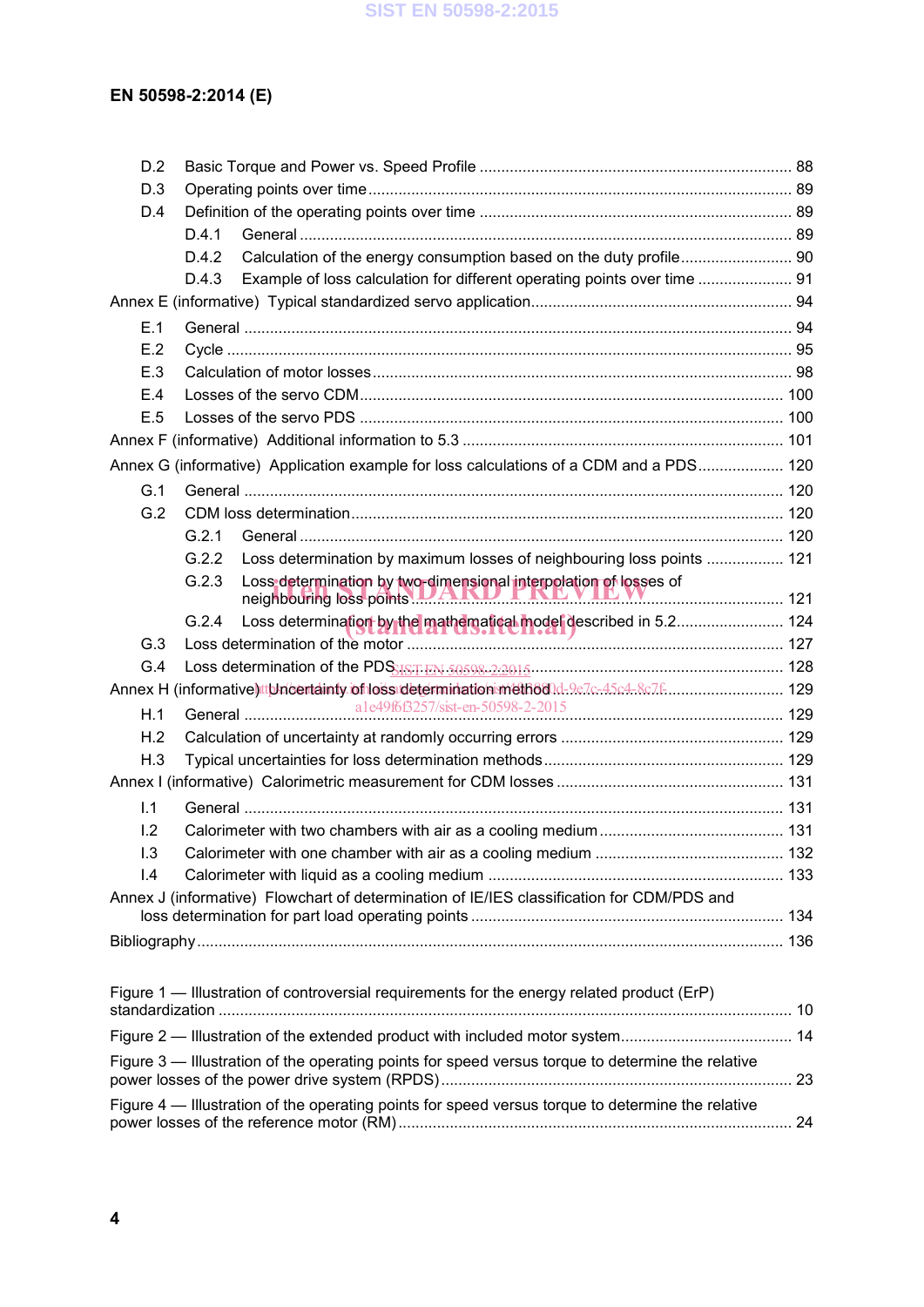| Figure 5 — Illustration of the operating points of the RCDM depending on the relative torque-<br>producing current and the relative motor stator frequency, to determine the losses of reference |  |
|--------------------------------------------------------------------------------------------------------------------------------------------------------------------------------------------------|--|
| Figure 6 - Illustration of the workflow to determine the energy efficiency index (EEI) of an                                                                                                     |  |
| Figure 7 - Illustration how to combine different data sources to determine the energy                                                                                                            |  |
| Figure 8 — Three points of relative losses and shaded area of interest for the pump<br>manufactures while defining the EEI (Energy Efficiency Index) of a pump unit 26                           |  |
|                                                                                                                                                                                                  |  |
| Figure 10 - Guidance for CDM and Motor manufacturers for the usage of "test" and                                                                                                                 |  |
|                                                                                                                                                                                                  |  |
|                                                                                                                                                                                                  |  |
| Figure 13 — Example of the relative power losses of PDS as function of speed and torque 51                                                                                                       |  |
| Figure 14 — Example of the relative power losses versus switching frequency  52                                                                                                                  |  |
|                                                                                                                                                                                                  |  |
|                                                                                                                                                                                                  |  |
| Figure 17 — Illustration of IES classes for a PDSA-R.D. P.R.E.V.I.E.W.                                                                                                                           |  |
| Figure 18 - Power loss of CDM is a sum of determined loss value and an uncertainty of the                                                                                                        |  |
|                                                                                                                                                                                                  |  |
| SISTEN 50598-22015<br>Figure 20 — Input-output measurement setup for PDS losses.<br>65 Sister and Standards. Iteh.avcatalog/standards/sist/41a3880d-9e7c-45c4-8c7f                               |  |
|                                                                                                                                                                                                  |  |
|                                                                                                                                                                                                  |  |
|                                                                                                                                                                                                  |  |
|                                                                                                                                                                                                  |  |
|                                                                                                                                                                                                  |  |
|                                                                                                                                                                                                  |  |
|                                                                                                                                                                                                  |  |
|                                                                                                                                                                                                  |  |
|                                                                                                                                                                                                  |  |
|                                                                                                                                                                                                  |  |
|                                                                                                                                                                                                  |  |
|                                                                                                                                                                                                  |  |
|                                                                                                                                                                                                  |  |
|                                                                                                                                                                                                  |  |
| Figure B.12 - Typical waveform of inverter output voltage and motor voltage when using a                                                                                                         |  |
|                                                                                                                                                                                                  |  |
|                                                                                                                                                                                                  |  |
|                                                                                                                                                                                                  |  |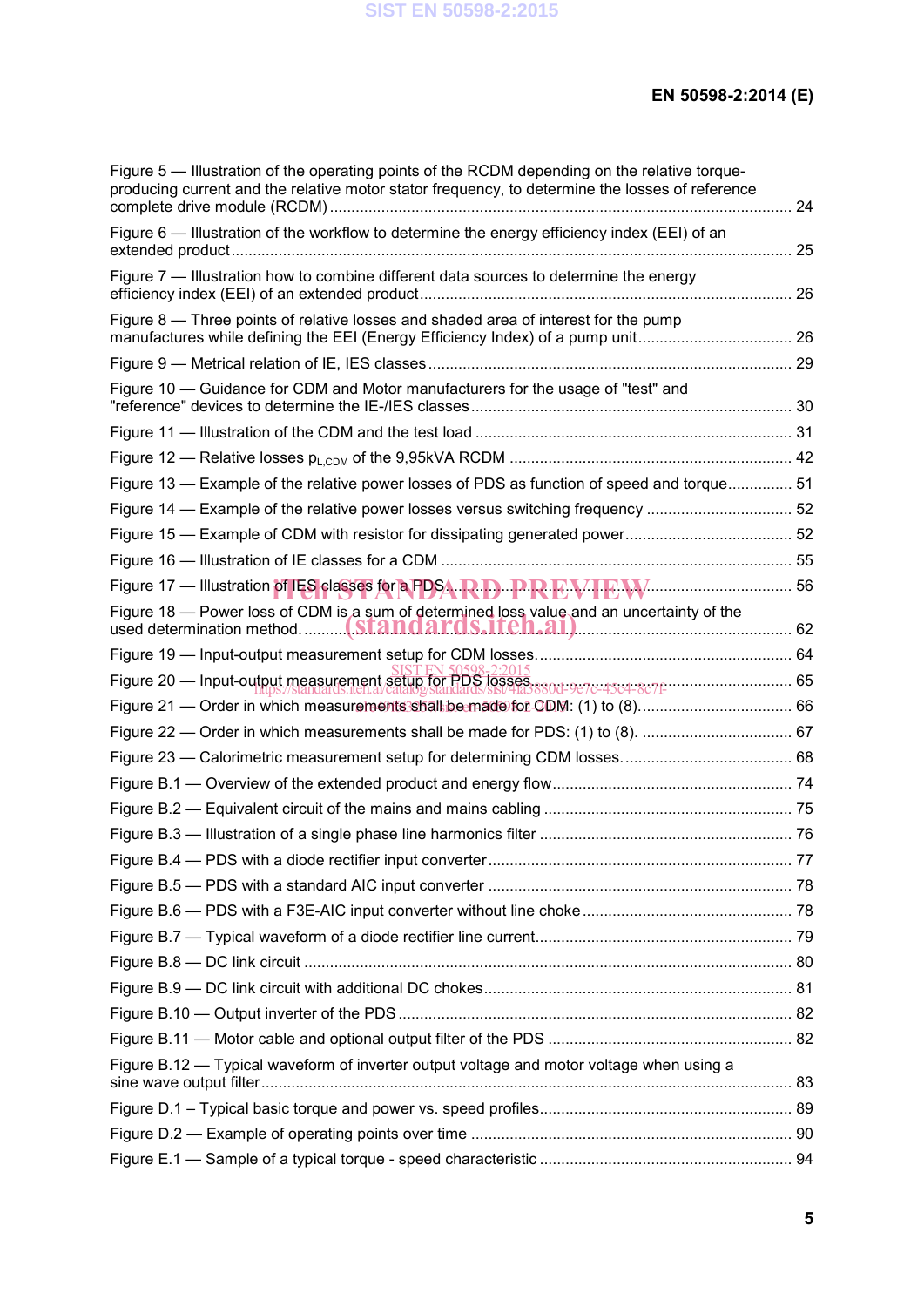| Figure E.2 — Speed and torque for a medium dynamic application cycle (sample)  96              |  |
|------------------------------------------------------------------------------------------------|--|
| Figure E.3 - Speed and torque for a high dynamic application cycle (sample)  97                |  |
| Figure E.4 — Graphic chart of power and losses for medium dynamic application 99               |  |
| Figure F.1 — Relative losses versus relative torque, converter operation (parameter speed) 102 |  |
| Figure F.2 - Relative losses versus relative speed, converter operation (parameter torque) 102 |  |
|                                                                                                |  |
|                                                                                                |  |
|                                                                                                |  |
| Figure H.1 - Typical standard uncertainties with normal distribution for different CDM and     |  |
| Figure I.1 - One-step calorimetric measurement setup for comparative loss measurement          |  |
| Figure I.2 — Two-step calorimetric measurement setup for comparative loss measurement          |  |
| Figure I.3 — Liquid cooled calorimetric measurement setup for CDM loss measurement 133         |  |
| Figure J.1 - Determination of IE classification for CDM and loss determination for part load   |  |
|                                                                                                |  |
| Table 1 — Mandates of the European Commission given to CEN, CENELEC and ETSI and               |  |
|                                                                                                |  |
| Table 3 — Test load displacement factor between fundamental output current and                 |  |
|                                                                                                |  |
|                                                                                                |  |
|                                                                                                |  |
|                                                                                                |  |
|                                                                                                |  |
|                                                                                                |  |
|                                                                                                |  |
|                                                                                                |  |
|                                                                                                |  |
|                                                                                                |  |
|                                                                                                |  |
|                                                                                                |  |
| Table 16 - Relative losses of the 400V/9,95kVA reference CDM at the operating points           |  |
|                                                                                                |  |
|                                                                                                |  |
|                                                                                                |  |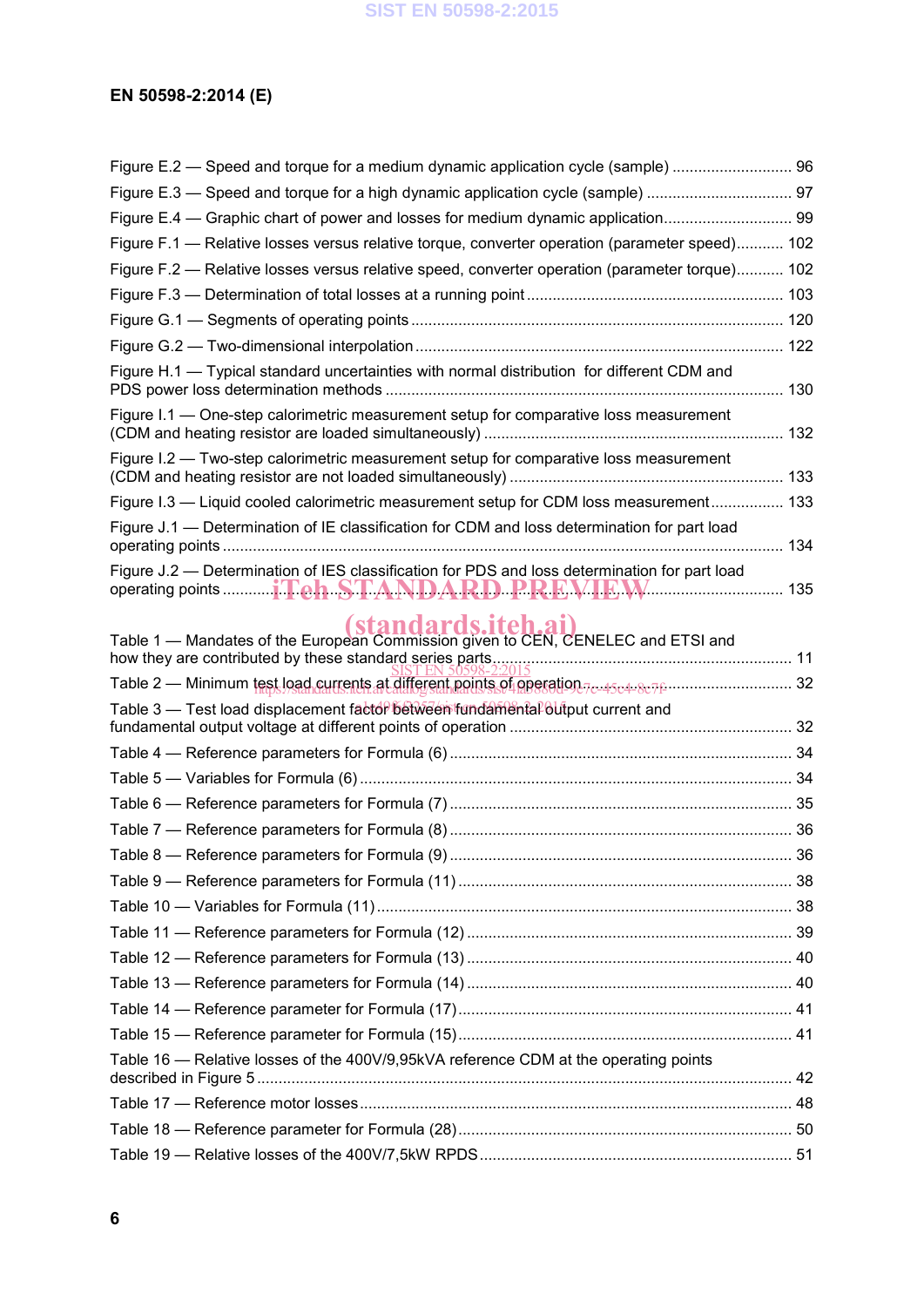| Table A.1 - Relative losses (%) of the reference CDM's, based on 400V RCDM of different                                                                                                                                        |  |
|--------------------------------------------------------------------------------------------------------------------------------------------------------------------------------------------------------------------------------|--|
| Table A.2 — Relative losses (%) of 50Hz-4-pole reference motors (IE2) for different power                                                                                                                                      |  |
| Table A.3 - Relative losses (%) for a reference PDS, based on a 400V RCDM and 4-pole<br>reference motors (IE2) at different power ratings and at the operating points described in                                             |  |
|                                                                                                                                                                                                                                |  |
|                                                                                                                                                                                                                                |  |
|                                                                                                                                                                                                                                |  |
|                                                                                                                                                                                                                                |  |
|                                                                                                                                                                                                                                |  |
|                                                                                                                                                                                                                                |  |
| Table F.1 - Coefficients for motors 4 pole (IE2) as a function of relative torque  104                                                                                                                                         |  |
| Table F.2 - Coefficients for motors 4 pole (IE2) as a function of relative speed 108                                                                                                                                           |  |
|                                                                                                                                                                                                                                |  |
|                                                                                                                                                                                                                                |  |
| Table G.1 — Relative losses of a 400V/9,95kVA example CDM at the predefined operating                                                                                                                                          |  |
|                                                                                                                                                                                                                                |  |
| Table G.2 — Parameters of the example constant of the example of the example of the example of the example of the example of the example of the example of the example of the state and the state of the state of the state of |  |
| Table G.3 - Results of the CDM calculation according to the mathematical model 127                                                                                                                                             |  |
|                                                                                                                                                                                                                                |  |
|                                                                                                                                                                                                                                |  |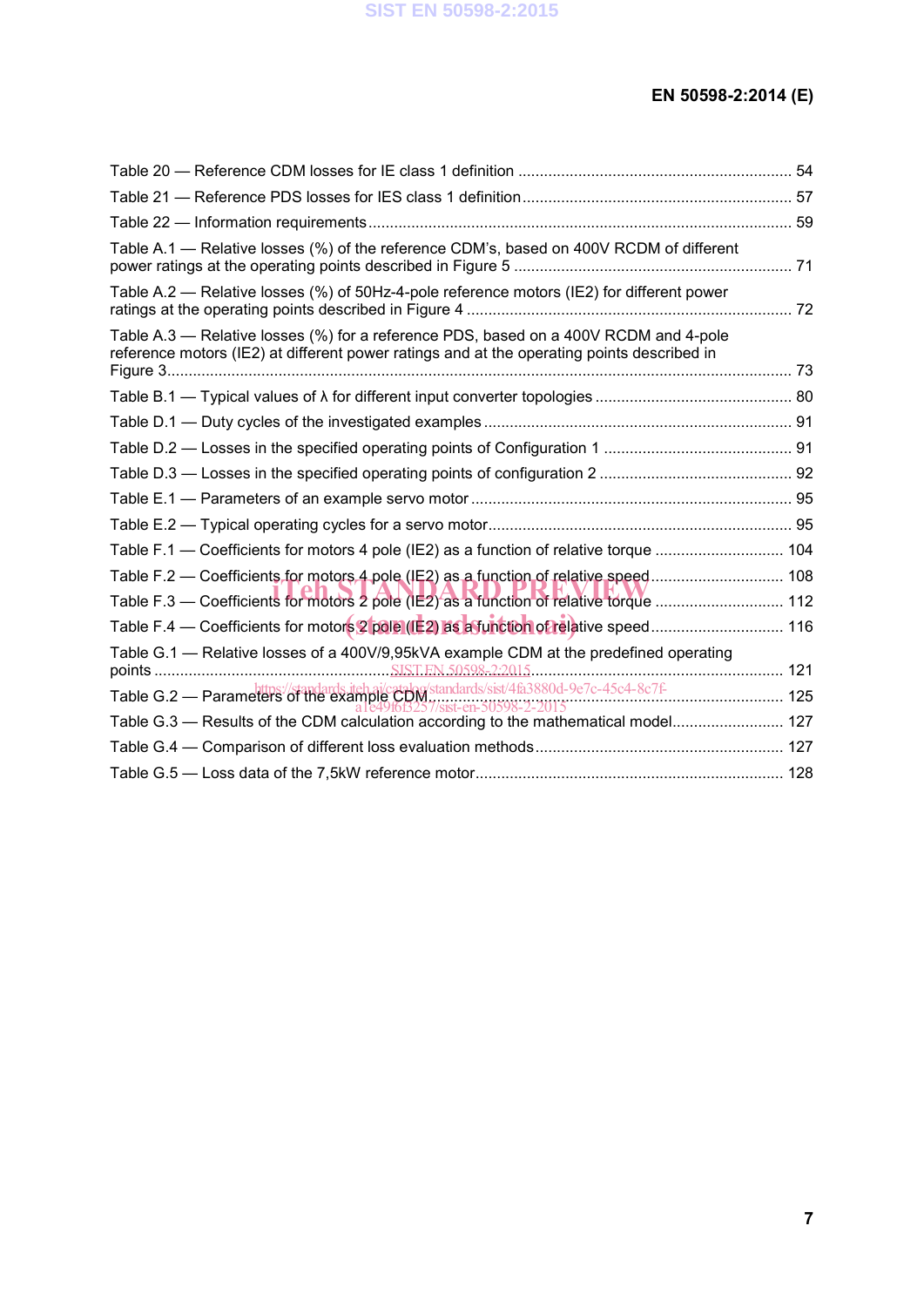## **Foreword**

This document (EN 50598-2:2014) has been prepared by CLC/TC 22X "Power electronics".

The following dates are fixed:

| $\bullet$ | latest date by which this document has to<br>be implemented at national level by<br>publication of an identical national<br>standard or by endorsement | (dop) | 2015-11-17 |
|-----------|--------------------------------------------------------------------------------------------------------------------------------------------------------|-------|------------|
| $\bullet$ | latest date by which the national                                                                                                                      | (dow) | 2017-11-17 |

standards conflicting with this document have to be withdrawn

Attention is drawn to the possibility that some of the elements of this document may be the subject of patent rights. CENELEC [and/or CEN] shall not be held responsible for identifying any or all such patent rights.

This document has been prepared under a mandate given to CENELEC by the European Commission and the European Free Trade Association. (standards.iteh.ai)

EN 50598, *Ecodesign for power drive systems, motor starters, power electronics & their driven*  a*pplications*, will consist of the following parts  $_{\rm EN~50598-2:2015}$ 

- **-** *Part 1: General requirements for setting energy efficiency standards for power driven equipment*  https://standards.iteh.ai/catalog/standards/sist/4fa3880d-9e7c-45c4-8c7f*using the extended product approach (EPA), and semi-analytical model (SAM)*;<br>using the extended product approach (EPA), and semi-analytical model (SAM);
- **-** *Part 2: Energy efficiency indicators for power drive systems and motor starters*;
- **-** *Part 3: Quantitative ecodesign approach through life cycle assessment including product category rules and the content of environmental declarations*.

The CLC/TC 22X/WG 06 is the enabled task force for dealing with the mandate M/476 from European Commission for the standardization in the field of variable speed drives and/or power drive system products.

It has been set a close collaboration with several other technical committees (i.e. CLC/TC 2; CLC/TC 17B) in order to provide a comprehensive standard for energy efficiency and ecodesign requirements together with a pilot stakeholder committee CEN/TC 197 from the customers side.

Key points:

- Clear requirements how to achieve an energy efficient driven equipment using a motor system;
- Requirements and limits for IE-classes for power electronic converters;
- Requirements and limits for IES-classes for power drive systems (PDS);
- Loss determination of the PDS and requirements for the link to the driven equipment in order to determine the energy efficiency classification/evaluation of the extended product;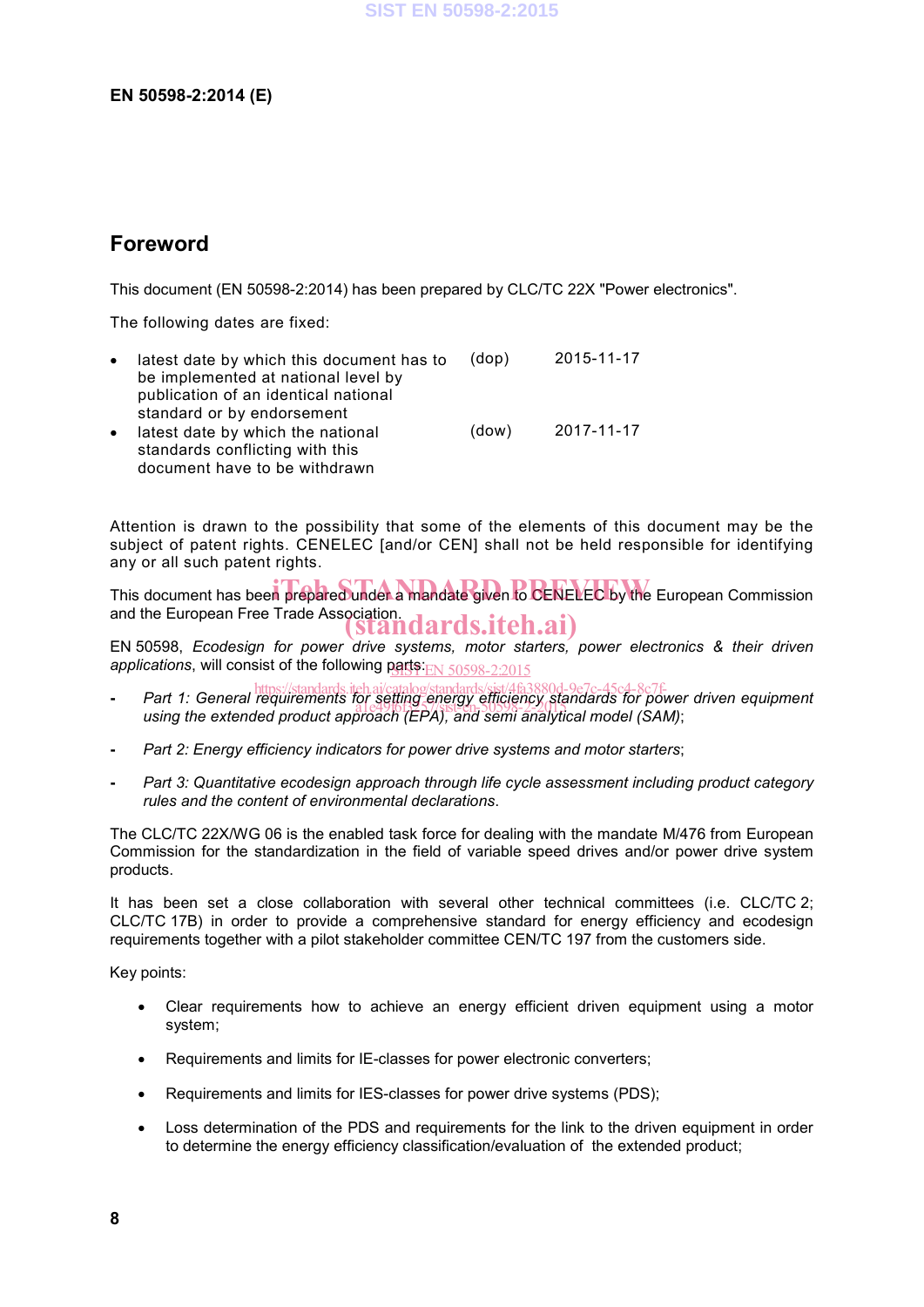• Requirements how to achieve the environmentally conscious design and environmental declaration of a motor system.

It is the intention of the working group that this document, once finalized as a European Standard series, will be further processed to an international consensus in IEC according to the UAP procedure agreement between CENELEC and IEC.

# iTeh STANDARD PREVIEW (standards.iteh.ai)

SIST EN 50598-2:2015 https://standards.iteh.ai/catalog/standards/sist/4fa3880d-9e7c-45c4-8c7fa1e49f6f3257/sist-en-50598-2-2015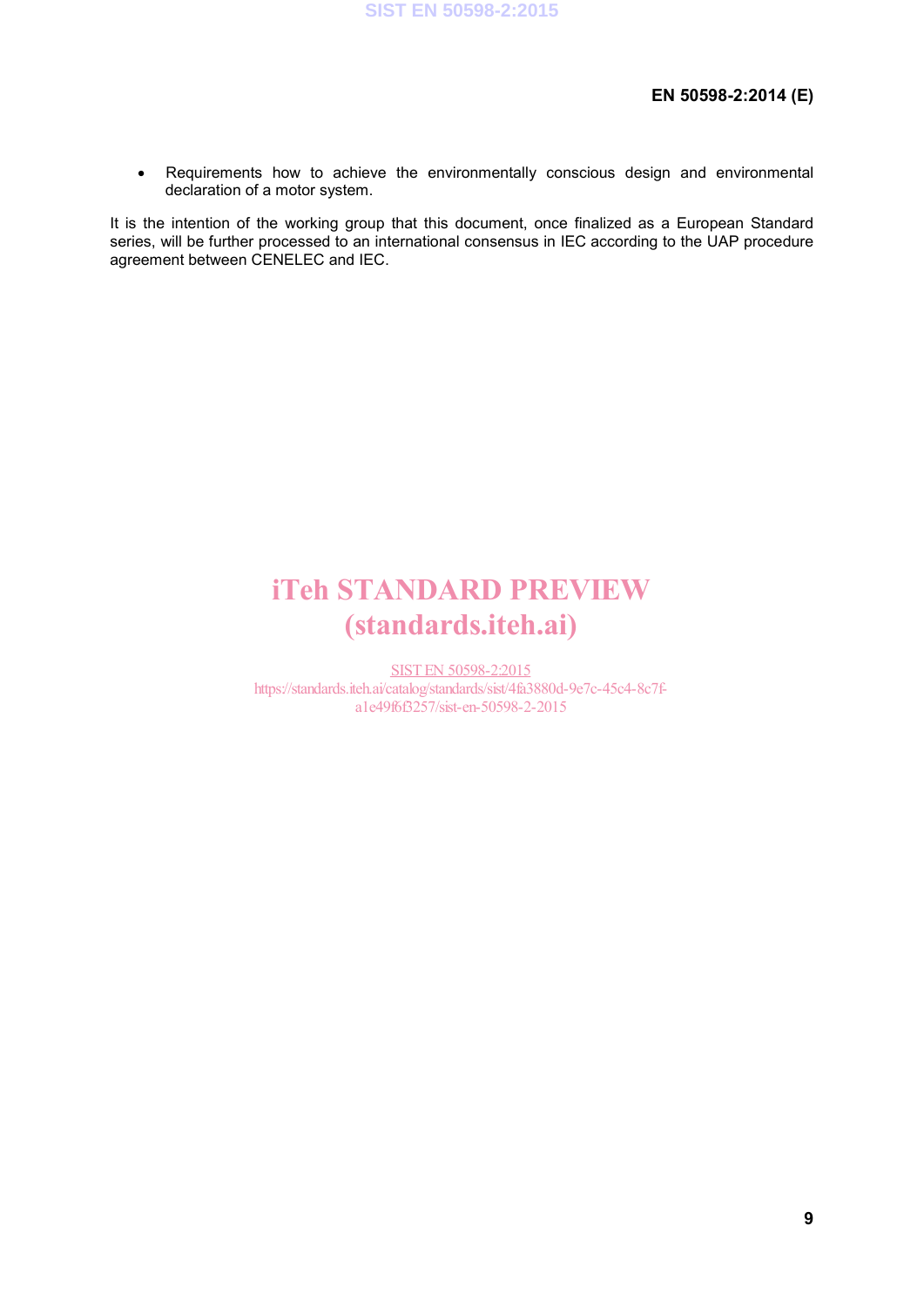## **Introduction**

The Technical Committee CLC/TC 22X has circulated on 2010-03-31 the document CLC/TC22X/Sec0100/DC including the mandate M/476 from the European Commission for standardization in the field of variable speed drives and/or power drive system products.

As the PDS contains converter driven motors, the requirements for measuring of the energy efficiency of motors with non-sinusoidal supply is under the responsibility of CLC/TC 2 covering the requirement from mandate M/470.

The document is based on the CENELEC technical board document referenced BT137/DG8058/INF also reproducing this EC-mandate.

The CLC/TC22X working group 6 as being the standardization task force for dealing with this Mandate has close collaboration with several other technical committees (i.e. CLC/TC2; CLC/TC17B).

Therefore CLC/TC 22X committee has been enabled responsible to clarify all relevant aspects in the field of energy efficiency and ecodesign requirements for power electronics, switchgear, control gear, and power drive systems and their industrial applications.

The sometimes controversial requirements are illustrated in Figure 1. The work has been agreed to provide the reasonable target as a best compromise. provide the reasonable target as a best compromise.



#### **Figure 1 — Illustration of controversial requirements for the energy related product (ErP) standardization**

EN 50598 is developed under the CENELEC projects number 24602 to 24604 for compliance with requirements from the horizontal mandate M/495.

Its three parts are together directly related to the mandates M/470 and M/476.

For the other mandates listed in Table 1, this standard could be applied if the future product standards developed will make reference to it.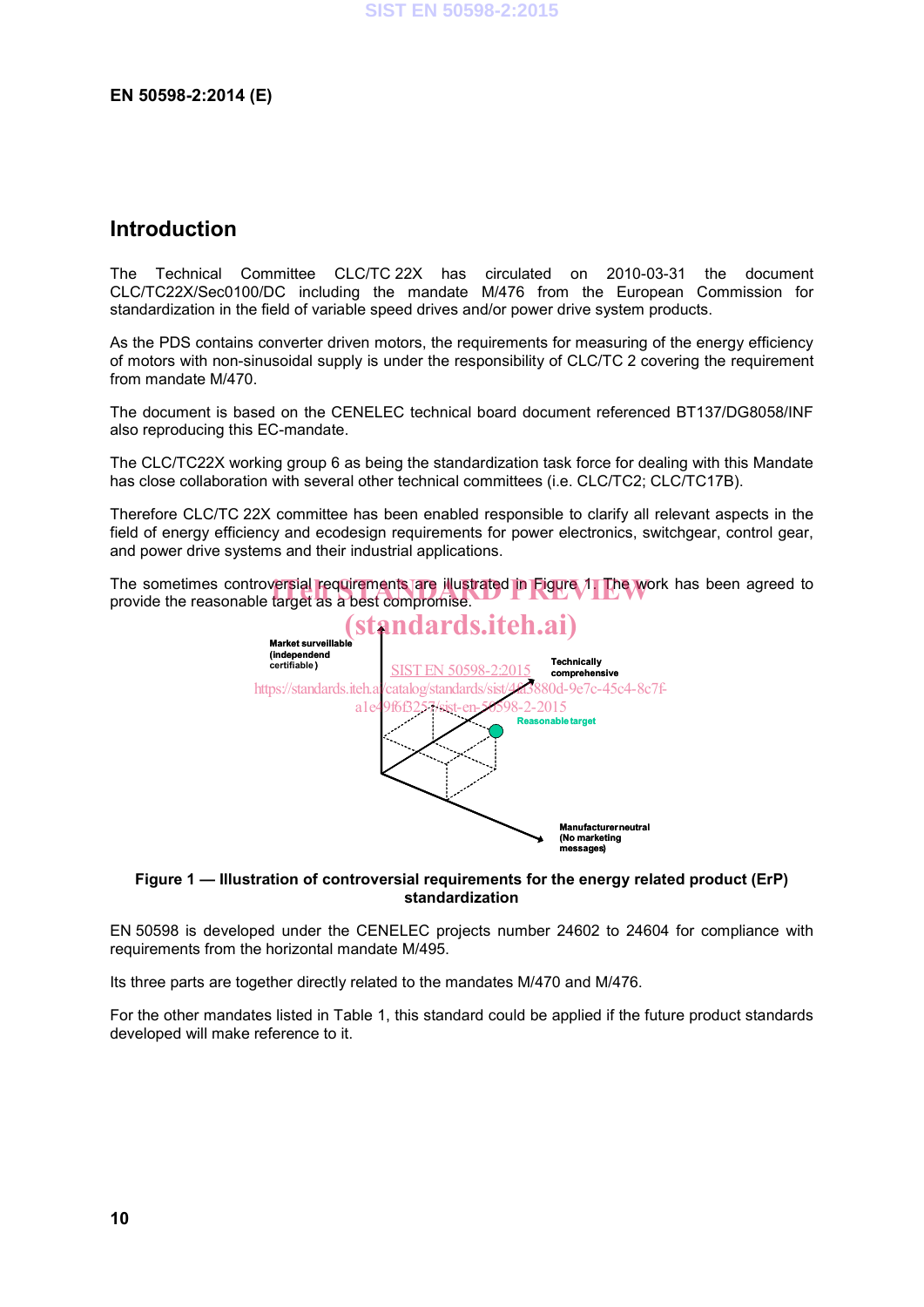| <b>Mandates</b>                                   | Part 1       | Part 2                        | Part 3         |
|---------------------------------------------------|--------------|-------------------------------|----------------|
| M/470<br><b>Motors</b>                            |              | ✓                             | ✓              |
| M/476<br><b>PDS</b>                               |              |                               | ✓              |
| M/495<br>Horizontal all<br>future<br>Applications | ✓            |                               |                |
| M/488<br><b>HVAC comfort</b><br>fans              | $\checkmark$ |                               | $(\check{ }')$ |
| M/498<br>Pumps                                    | ✓            |                               | $(\check{ }')$ |
| M/500<br>Compressors                              | iTeh STANDAI | KD YKE<br>(standards.iteh.ai) |                |

#### **Table 1 — Mandates of the European Commission given to CEN, CENELEC and ETSI and how they are contributed by these standard series parts**

In according with its Scope, this standard series does not deal with mechanical engineering components. SIST EN 50598-22015 https://standards.iteh.ai/catalog/standards/sist/4fa3880d-9e7c-45c4-8c7f-

a1e49f6f3257/sist-en-50598-2-2015

NOTE Geared motors (motor plus gearbox) needs to be treated for efficiency classes like a power drive system (converter plus motor). See EN 60034-30-1 for classification of the losses of a geared motor. The efficiency classes of gearboxes as indiviual components are under consideration.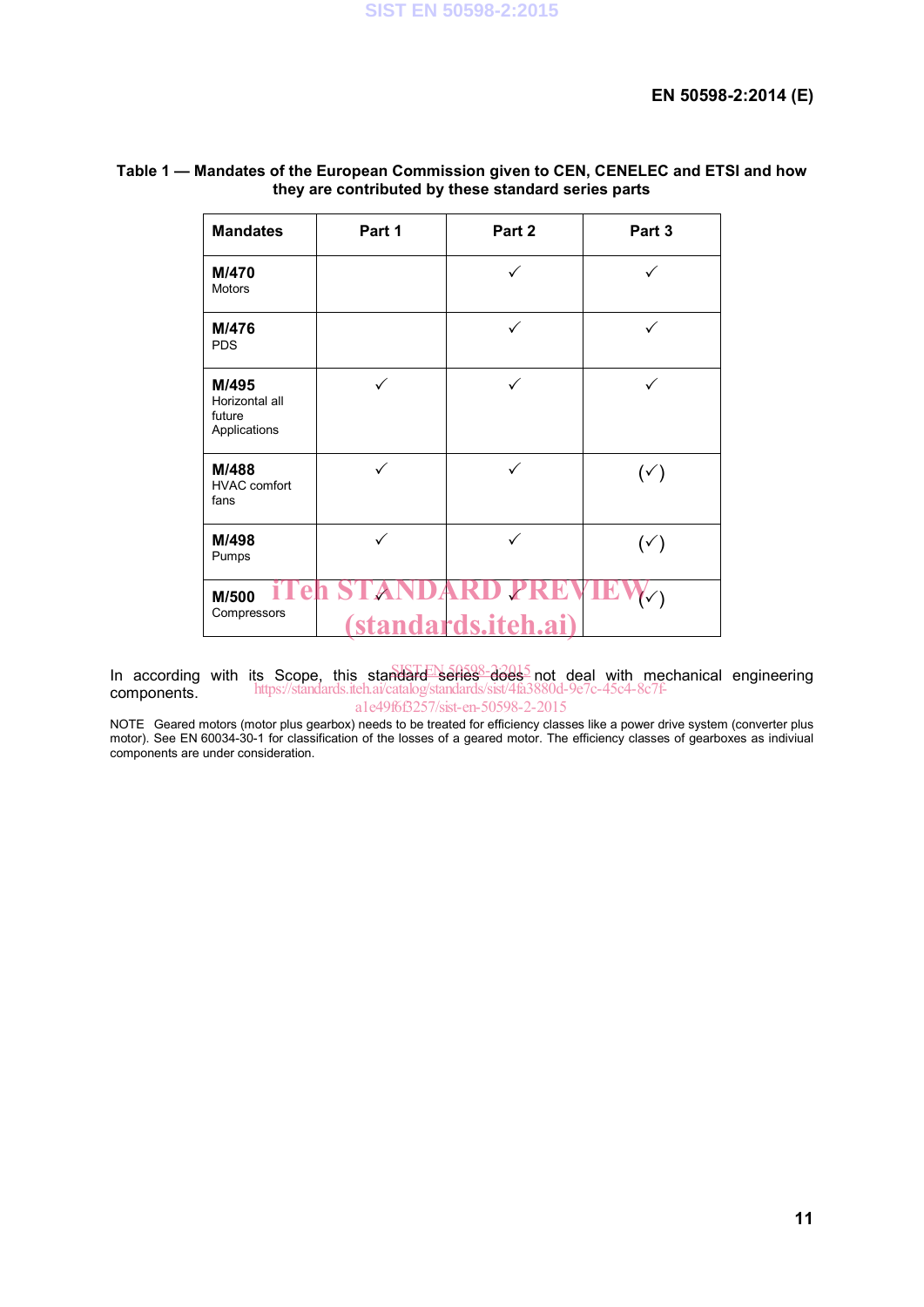#### **1 Scope**

This European Standard specifies the energy efficiency indicators for power electronics (e.g. complete drive modules, CDM), power drive systems and motor starters, all used for motor driven equipment in the power range of 0,12 kW up to 1 000 kW.

It specifies the methodology for determination of losses of the complete drive module (CDM), the power drive system (PDS) and the complete motor system.

It defines IE and IES-classes, their limit values and provides test procedures for the classification of the overall losses of the motor system.

Furthermore, this part of EN 50598 proposes a methodology for characterization of the best energy efficiency solution to be implemented. This depends on the motor driven system architecture, the speed/load profile and the operating points over time of the driven equipment.

The methodology of the extended product approach and the semianalytical models are defined in Part 1 of the series.

The structure of this EN 50598 contains the following:

- the losses of a standardized reference PDS (RPDS) and the mathematical model for their calculation are given and classified;
- the reference load/motor  $(RM)$  and the reference CDM  $(RCDM)$  are defined and can be used to determine the efficiency close of a meter express when are of its constituents is unknown. determine the efficiency class of a motor system when one of its constituents is unknown; standards.iteh.a
- the requirements for determining the losses of a real PDS are given and are classified in comparison to the RPDS; SIST EN 50598-2:2015
- the requirements for the type testing and the content of user documentation; a1e49f6f3257/sist-en-50598-2-2015
- some illustrations of losses in an overall system as an example are given in annexes;
- information about system and drive topologies are given in annexes.

Specific data for power losses of RCDM, RM, RPDS and IE/IES-classes are given for low voltages (100 V up and equal to 1 000 V), single axis AC/AC power drive systems with three phase induction motors. Geared motors need to be treated as standard motors.

All provided reference data is derived from PDS with induction motors, but valid for all types of PDS with other types of motors.

High voltage equipment does not need to be assessed in this edition of the document.

In EN 50598-3, the methodology for eco-design for environmental impact is defined.

NOTE The 50598 series does not cover energy efficiency classification of driven equipment, but provides input for the assessment of extended product approach.

#### **2 Normative references**

The following documents, in whole or in part, are normatively referenced in this document and are indispensable for its application. For dated references, only the edition cited applies. For undated references, the latest edition of the referenced document (including any amendments) applies.

NOTE As it is intended by the working group to process this document, once finalized, as an IEC Standard, some normative references are given even in case if no European harmonized document exists.